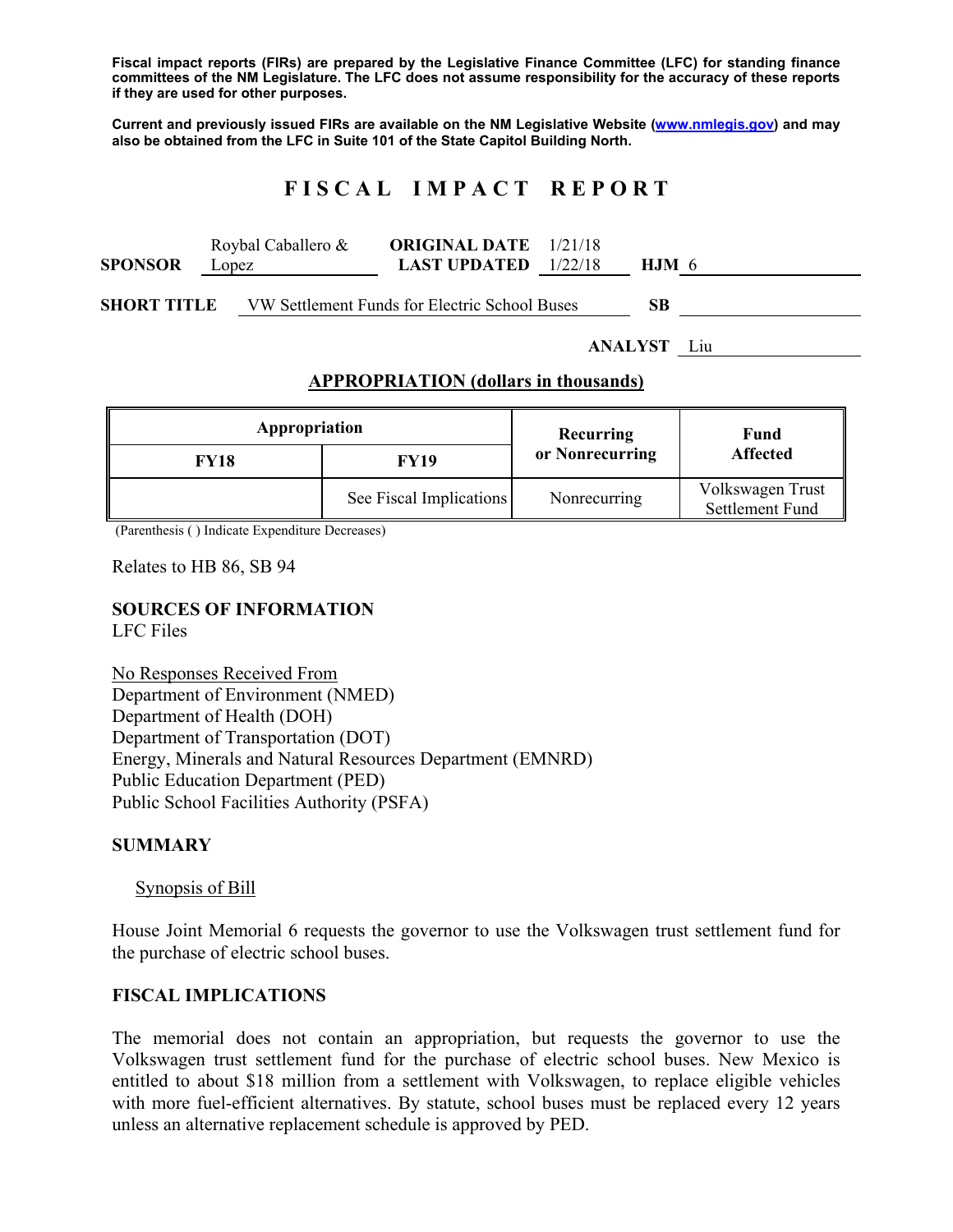#### **House Joint Memorial 6 – Page 2**

For FY19, PED requested \$27.1 million in capital outlay appropriations to replace 319 school buses, including 201 buses that are beyond their 12-year replacement cycle. In prior analyses, PED has indicated the average cost of a new diesel bus to be about \$85 thousand. The estimated cost of an electric buses is between \$225 thousand to \$260 thousand, about three times that of a diesel bus; however, long-term operational and maintenance costs are typically lower for electric buses.

The FY19 LFC capital outlay framework for 2018 includes \$6 million for school bus replacements, comprised of \$2 million from general obligation bond capacity and \$4 million from the Volkswagen trust settlement fund (See FY19 LFC Volume 3, page 152).

In 2017, PSFA indicated the Legislature had appropriated \$31.4 million from the public school capital outlay fund (PSCOF) to replace school buses during the previous five fiscal years. Using the Volkswagen trust settlement fund may alleviate pressure to use general fund, PSCOF, or other capital outlay appropriations for school bus replacement.

## **SIGNIFICANT ISSUES**

On September 25, 2016. a partial consent decree in the lawsuit entitled *In re: Volkswagen "Clean Diesel" Marketing, Sales Practices, and Product Liability Litigation* was finalized. The lawsuit addressed Volkswagen's admission of purposely, and over a sustained period of time, employing prohibited emissions defeat devices on their diesel passenger vehicles that resulted in excess emissions of nitrogen oxides (NOx). Under the consent decree, New Mexico is eligible to receive over \$18 million to implement projects that reduce emissions of NOx from vehicles. Eligible mitigation projects include projects that reduce NOx emissions in freight trucks; school, shuttle, or transit buses; ferries and tugs; forklifts; electric or hydrogen vehicle charging stations; and airport ground support equipment.

Proceeds of the settlement can be used to provide reimbursements to replace or repower older class 4-8 trucks or buses. Eligible buses include class 4-8 school buses with a 2009 engine model year or older. New Mexico school buses with 2010-2012 engine model years may also qualify due to state regulations requiring upgrades to older model years. Funding is contingent upon scrapping or repowering the older bus. For buses owned by governmental entities, funding is authorized at up to 100 percent of the cost of a new replacement bus or repowered engine regardless of the technology type. For buses owned by non-governmental entities, the funding is up to:

- 25 percent of the cost of a new diesel or alternate-fueled bus;
- 40 percent of the cost of repowering the bus with a new diesel or alternate-fuel engine; or
- 75 percent of the cost of replacing or repowering the bus with electric vehicle technology.

## **ADMINISTRATIVE IMPLICATIONS**

The New Mexico Volkswagen settlement team, a group responsible for developing an application process for the settlement proceeds, is led by NMED and includes DOT, EMNRD, and PED. PED indicated the department would make a funding request to the team for school bus replacement funding. However, a timeline has not been set for the application process, and the settlement proceeds are likely to be phased in over the next three years rather than becoming immediately available. Funding requests must be accompanied by a spending plan that includes a detailed description of mitigation actions, estimate of nitrous oxide reductions, project